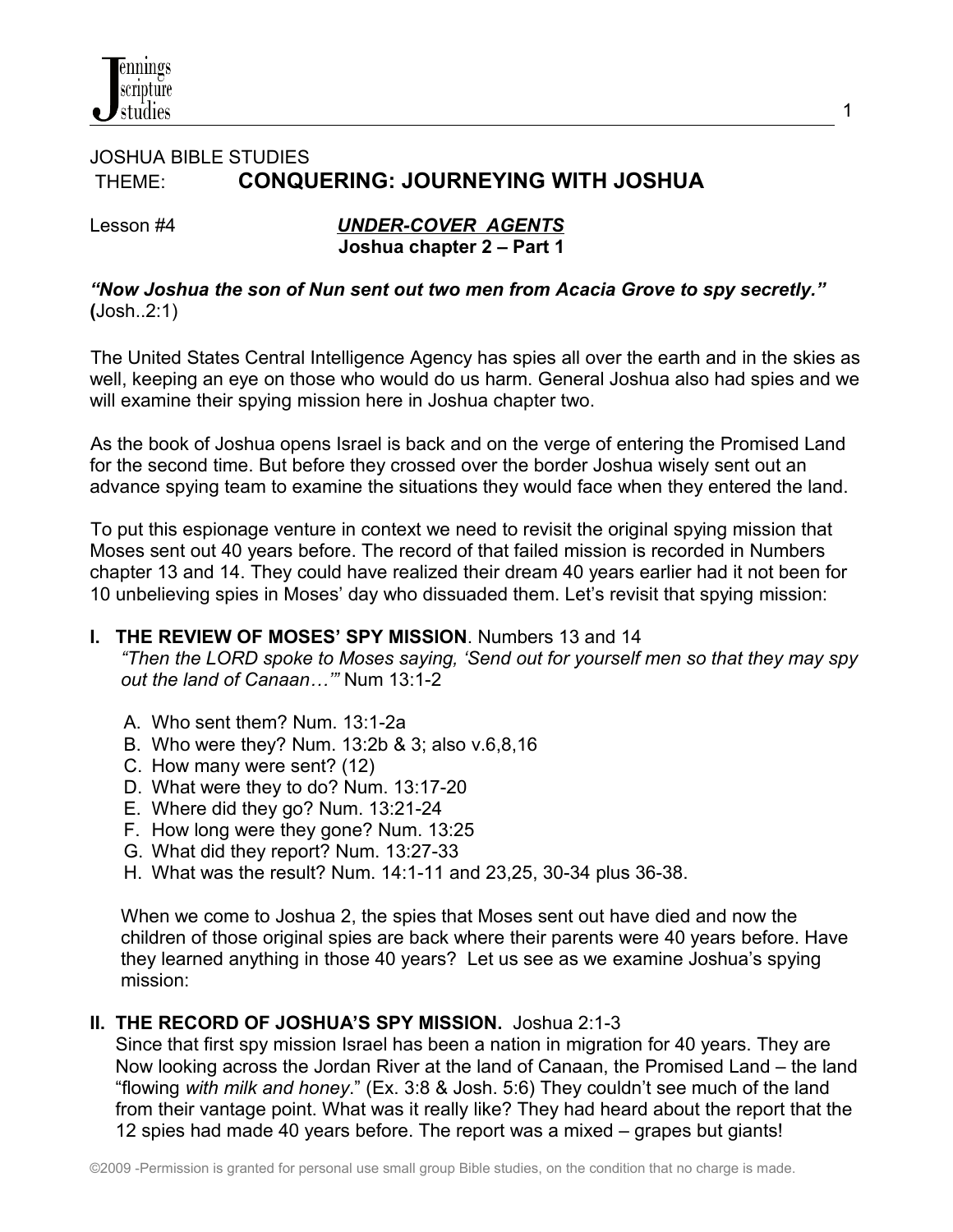

 When Israel left Egypt, the enemy was behind them. As they prepared to enter Canaan, The enemy is before them. What kind of forces and fortifications would they be facing? Joshua being a military commander, sent out a reconnaissance party. Let's consider this covert operation as follows:

## **A. THE PERSONS ON THE MISSION.**

Joshua was a courageous yet cautious leader.

## **1. Their number**.

It is significant that he sent only two spies. He had been one of the 12 spies sent out at the order of Moses 40 years before. Moses selected those spies because of their high positions in their tribes. Everyone of them was a prince, but royalty does not insure loyalty!

 So when he came to send out these spies, he sent only 2. Perhaps he sent only two because when Moses sent out 12, only 2 brought back a favorable report and those were

Caleb and himself!

## **2. Their names.**

 Notice that these 2 spies names are not given. The spies Moses sent were named in Numbers chapter 13. These two remain anonymous. There are many unknown nameless notables who serve God faithfully. Isn't it good to know that God keeps the record book of our deeds and not one good deed will go unrewarded?

#### **B. THE PURPOSE OF THE MISSION.** *"Go, view the land, especially Jericho."* (2:1) There were several purposes:

 1. To spy out the land before launching the attack was not to doubt God; it was wise military strategy to plan the manner and course of approach and then commit the outcome to God.

 Nehemiah did the same thing. He said, "*We made our prayer unto God and set a watch set a watch."* (Neh.4:9) Oliver Cromwell said, "Trust God and keep your powder dry!"

- 2. Joshua wanted to know more about the fortress of Jericho which was situated to protect any incursion from the southeast into Canaan.
- 3. There is another reason that spies were sent: it was providential. A woman lived in Jericho who had come to believe in the living and true God. Only God knew about her at the time of the selecting and sending of the spies and He, no doubt, had the salvation of her and her household in mind.

## **C. THE PROBLEMS OF THE MISSION.**

Consider at least 7 problems the spies had to overcome:

1. They had to avoid capture in enemy territory that was on the alert. When the spies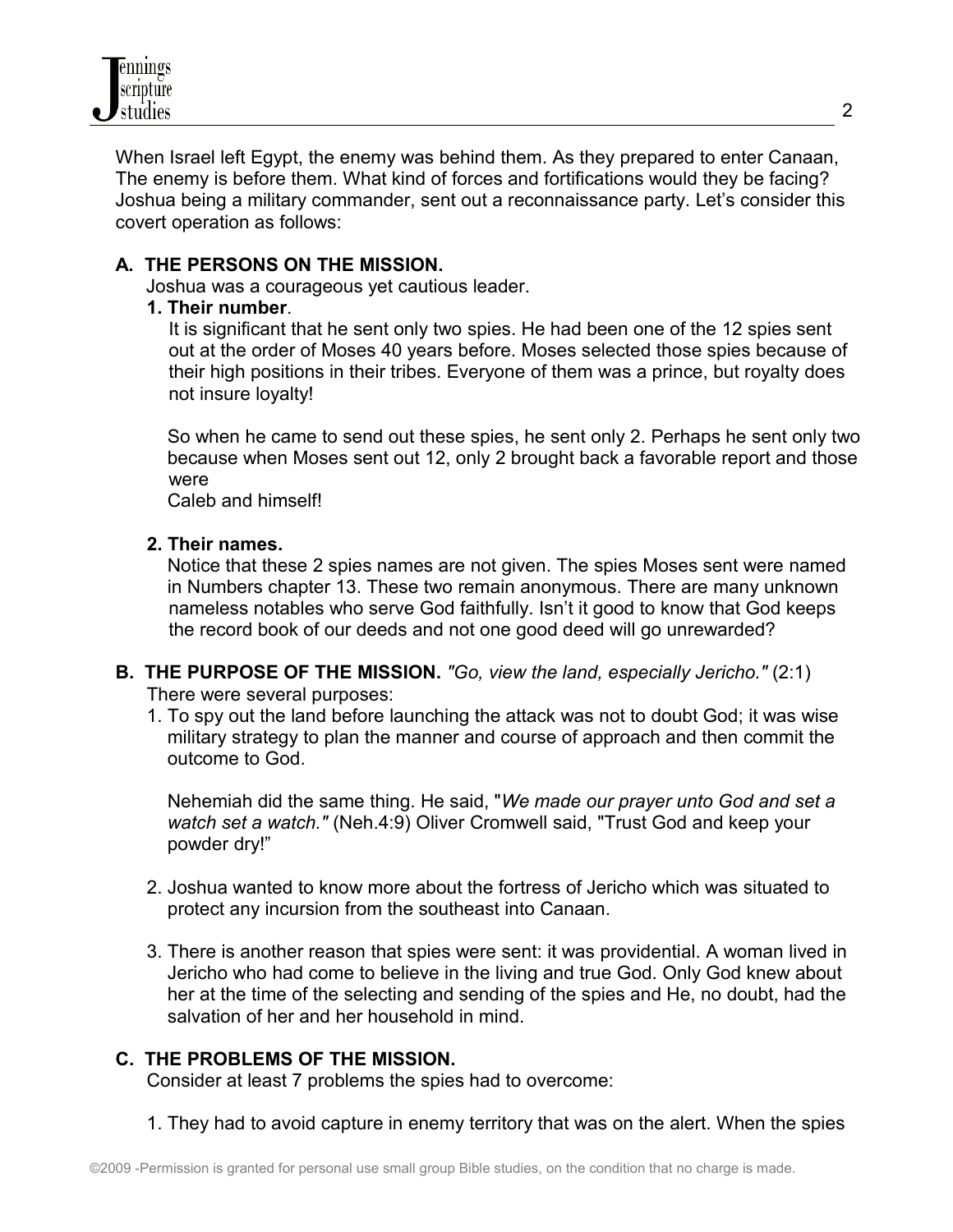

 arrived in Jericho, they were discovered. It is amazing how much the King of Jericho knew about them. He knew that:

- they were men;
- there were two men;
- they had entered Rahab's house;
- they were Israelites;
- they had arrived that very night;
- they had come "to spy out the land" (2:2).

 From a human prospective, there is only one answer. The kings of Canaan already knew about Israel. **Read 2:9-10.** They had, no doubt, set up a tremendous security system - the original **CIA**: **C**anaanite **I**ntelligence **A**gency! Evidently, Canaanite spies were watching every move the children of Israel made. All of this information was conveyed to the king, and when he heard where they were, he ordered their immediate capture.

- 2. They had to gain entrance into the fortress of Jericho.
- 3. They had to obtain secret information.
- 4. They had to remain free after being detected.
- 5. They had to escape from Jericho police who were alert to their presence.
- 6. They had to elude their pursuers after their escape from Jericho.
- 7. They had to cross and re-cross a flooded river see 3:15

 Quite an operation, wouldn't you say? We live in enemy territory; therefore, in order to escape the snares of the devil, we must be "*wise as serpents, harmless as doves."*

 Israel had been promised the land, but the promises of God did not free them from the Need to be watchful. We too must couple effort and precaution with the promises of God.

## **III. THE REPORT OF JOSHUA'S SPY MISSION**.- Joshua 2:22-24

 When the original 12 spies returned that Moses sent out 40 years before, the report was not unanimous. Ten of the spies were negative, two, Joshua and Caleb, were positive. Read the report in Numbers 13:25-33 and 14:1-13.

Fast-forward to 40 years later and listen to the report of the latest spying expedition:

# **A. THE FACTS THAT THEY REPORTED.** – v.9-11

- They reported what they had learned about the people:
- 1. The people were fearful. v.9"*All who live in this country are melting in fear."* Also, in v. 24, "*all the people are melting in fear."*
- 2. The people's courage had failed v.11 *"our hearts melted; neither did there remain any more courage in anyone because of you."*

# **B. THE FAITH THAT THEY REVEALED.** – v.23,24